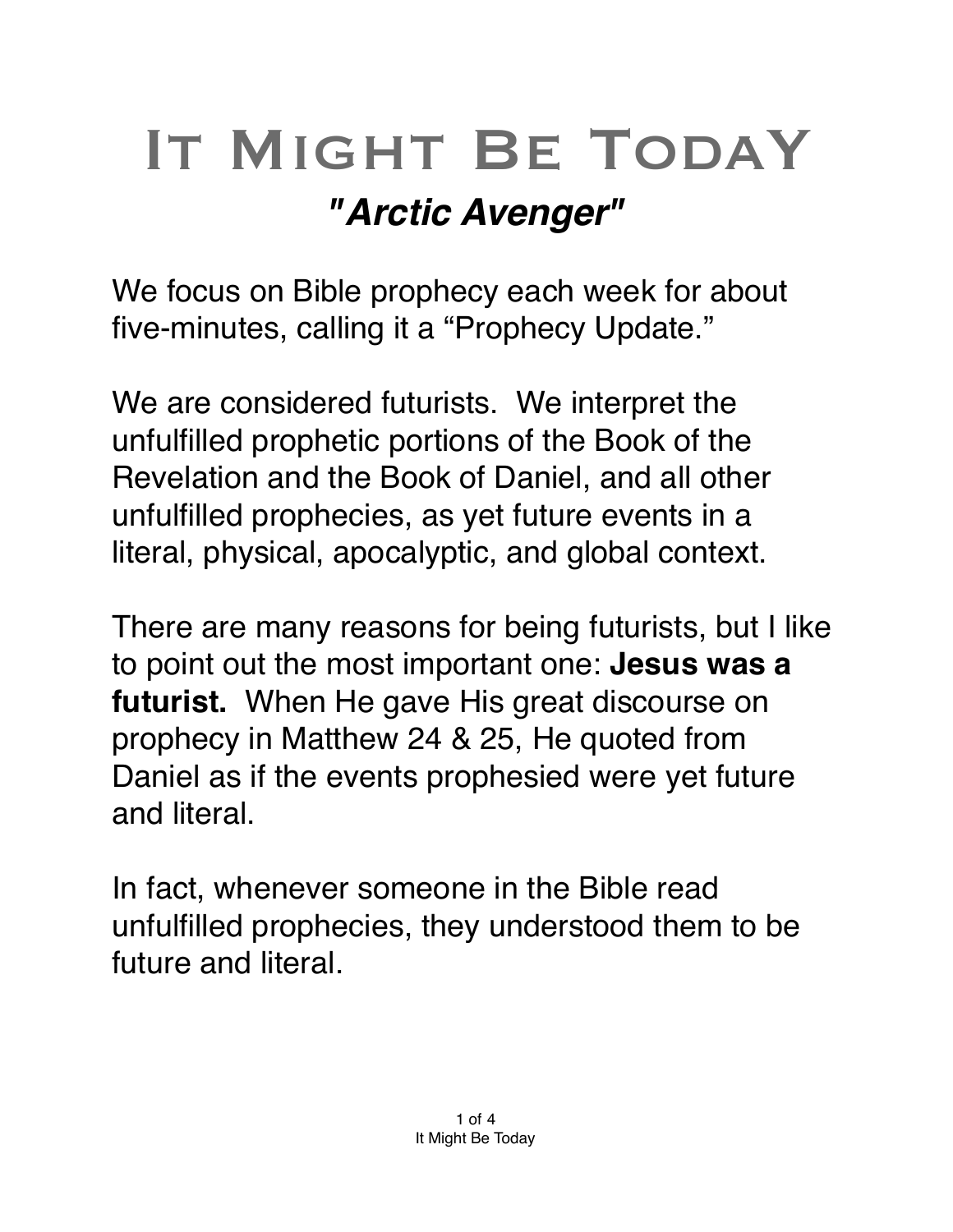One important character on the End Times stage in the Bible's is called the King of the North. Since Jerusalem is the reference point, this king is north of Israel.

For lots of biblical reasons, futurists have for years identified the King of the North with Russia. Russia seems to lead the invasion of Israel from the north by a coalition of nations that are identified in Ezekiel 38 & 39.

In fact, according to Ezekiel, the invading armies come to the land of Israel from "the uttermost part of the north," or as we would put it from the far north.

Not only is Russia north; there are goings on in the far north - at the Arctic.

I read an article titled, [Russian President] *Putin outlines ambitious Arctic expansion program.*

## Excerpts:

President Vladimir Putin on Tuesday put forward an ambitious program to secure [Russia's foothold](https://apnews.com/44c182c68f85475bb828942b53042b19) in the Arctic, including efforts to build new ports and other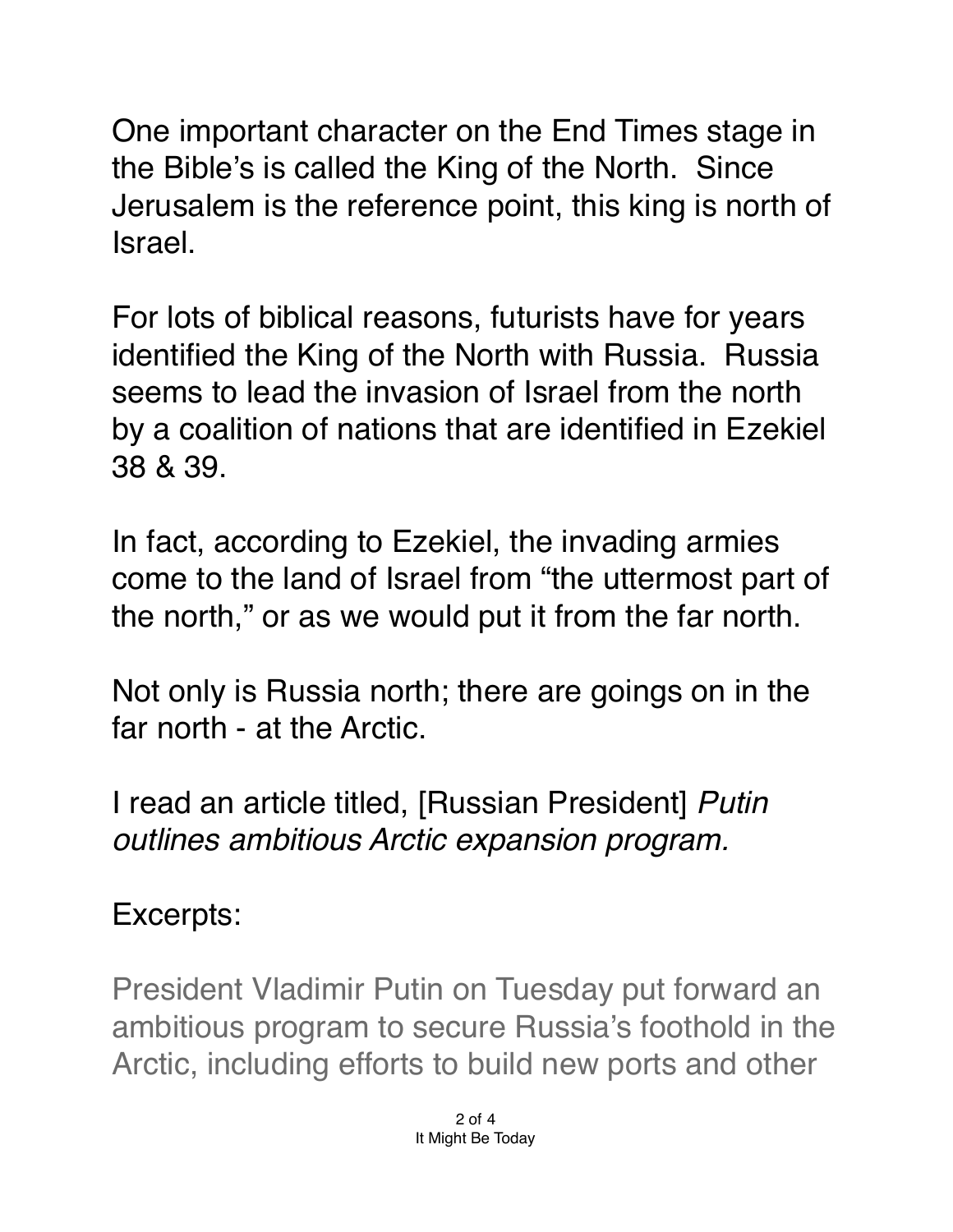infrastructure facilities and expand an icebreaker fleet.

The Russian military has revamped and modernized a string of Soviet-era military bases across the polar region, looking to protect its hold on the region, which is believed to hold up to one-quarter of the Earth's undiscovered oil and gas.

https://apnews.com/d0c2eb39a3b44b40ac8ddb1749ebe143

As far back as the books of Daniel and Ezekiel, the Bible predicted a powerful King of the North. It may be someone other than Putin, but his expansion in the Arctic is exactly what you'd expect.

Jesus promised He'd return to rapture His church which entails the resurrection of the dead in Christ of the Church Age, then the translation from earth to Heaven of all living believers.

It is presented in the Bible as an imminent (anymoment) event.